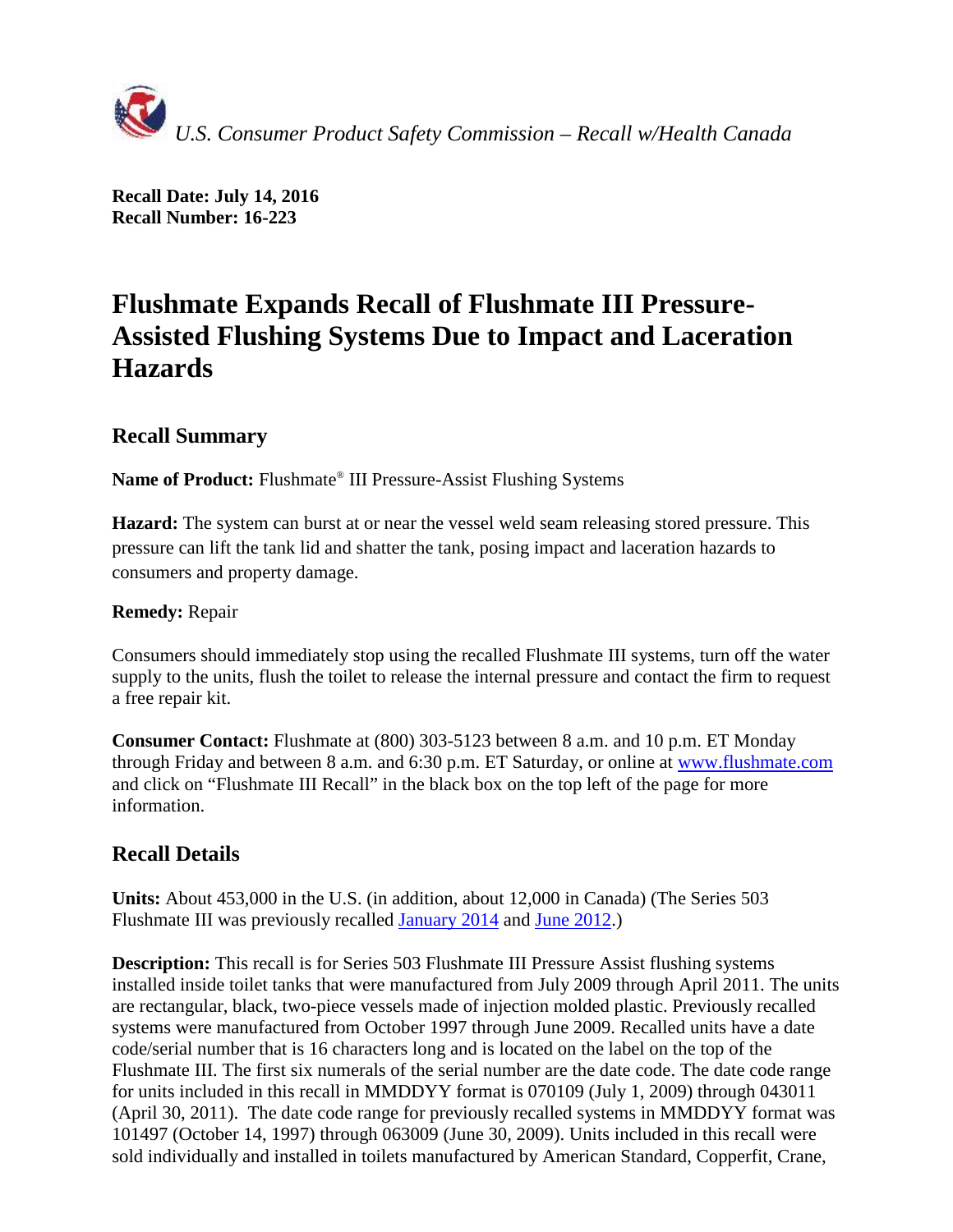Ecotech, Eljer, Gerber, Kohler, Lamosa, Mancesa, Mansfield, Orion, St. Thomas, Universal Rundle, Vitra, Vitromex, Vortens and Western Pottery.

**Incidents/Injuries:** Flushmate has received two reports of the units included in this recall bursting, resulting in property damage, including one report of a minor injury.

**Sold at:** Home Depot and Lowe's stores, toilet manufacturers, distributors and plumbing contractors nationwide from 2009 through 2011 for about \$108 for the units without toilets.

**Manufacturer:** Flushmate, of New Hudson, Mich., a division of Sloan Valve Company

**Manufactured in:** U.S.

**Note:** Health Canada's press release is available at [http://healthycanadians.gc.ca/recall-alert](http://healthycanadians.gc.ca/recall-alert-rappel-avis/hc-sc/2016/59328r-eng.php)[rappel-avis/hc-sc/2016/59328r-eng.php](http://healthycanadians.gc.ca/recall-alert-rappel-avis/hc-sc/2016/59328r-eng.php)

## **Photos**



*Flushmate® III Pressure-Assist Flushing System*



*Label with date code and serial number for recalled systems*